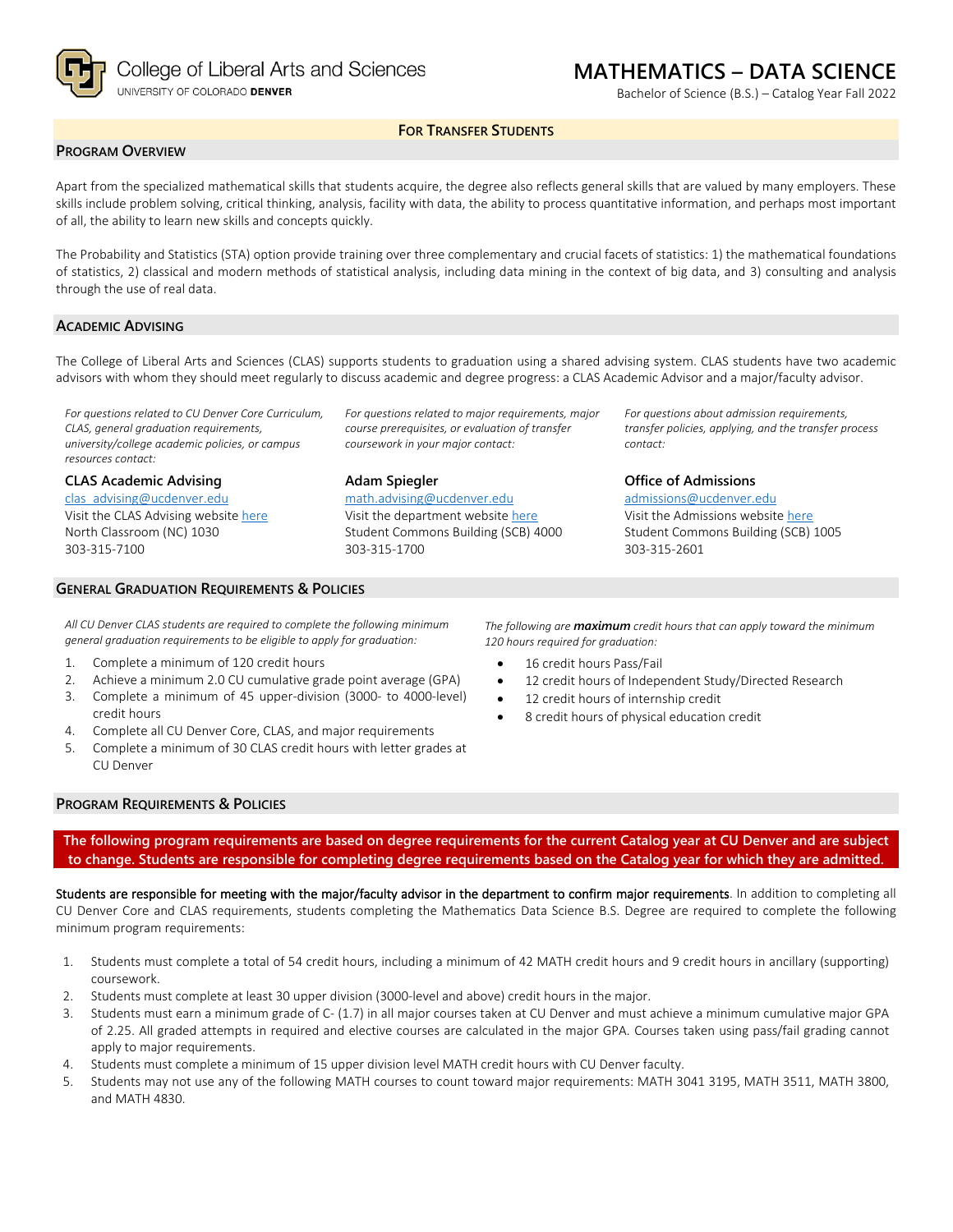

Bachelor of Science (B.S.) – Catalog Year Fall 2022

## **FOR TRANSFER STUDENTS**

# **COURSEWORK THAT CAN BE COMPLETED AT PREVIOUS INSTITUTION**

The following is a "bucket" of requirements students can complete prior to transferring to CU Denver, including equivalent Colorado Community College System (CCCS) courses. To determine the equivalencies of courses to be completed at non-CU Denver institutions, students can visit [www.transferology.com](http://www.transferology.com/)**.** It is critical students connect with a CU Denver academic advisor to ensure planned courses will transfer *and* apply to CU Denver degree requirements. All non-CU Denver coursework must be completed with a C- or better to be eligible for transfer.

Students interested in completing an Associate (A.A. or A.S.) Degree or a Colorado Statewide Transfer Articulation Agreement or Degree with [Designation \(DWD\)](https://highered.colorado.gov/transfer-degrees) must work with their community/junior college academic advisor to create an academic plan that accounts for all degree or transfer articulation agreement requirements. Colorado Community College Students may also explore the option to complet[e Reverse Transfer](https://highered.colorado.gov/students/attending-college/colorado-reverse-transfer) at CU Denver.

| <b>CU Denver</b><br><b>CU Denver Requirements</b><br><b>Credits</b> |                                                                | <b>CCCS Equivalent Courses &amp; Notes</b>                                                                                                                                                                            | CCCS<br><b>Credits</b> |
|---------------------------------------------------------------------|----------------------------------------------------------------|-----------------------------------------------------------------------------------------------------------------------------------------------------------------------------------------------------------------------|------------------------|
| $34 - 40$<br><b>CU Denver Core Curriculum Requirements</b>          |                                                                |                                                                                                                                                                                                                       |                        |
| ENGL 1020 - Core Composition I                                      | 3                                                              | <b>ENG 1021</b>                                                                                                                                                                                                       |                        |
| ENGL 2030 - Core Composition II                                     | 3                                                              | <b>ENG 1022</b>                                                                                                                                                                                                       |                        |
| <b>Mathematics</b>                                                  | $3 - 4$                                                        | MAT 2210 recommended or GT-MA1                                                                                                                                                                                        |                        |
| Arts                                                                | 3                                                              | GT-AH                                                                                                                                                                                                                 |                        |
| Humanities                                                          | 3                                                              | GT-AH or GT-HI                                                                                                                                                                                                        |                        |
| <b>Behavioral Sciences</b>                                          | $3 - 4$                                                        | GT-SS                                                                                                                                                                                                                 |                        |
| Social Sciences                                                     | $3 - 4$                                                        | GT-SS or GT-HI*                                                                                                                                                                                                       |                        |
| Natural/Physical Science with lab                                   | $4 - 5$                                                        | GT-SC1                                                                                                                                                                                                                |                        |
| Natural/Physical Science without lab or Math                        | $3 - 5$                                                        | MAT 2420 or GT-SC2 or GT-MA1 (except the course used for Core Math) or GT-<br>SC <sub>1</sub>                                                                                                                         |                        |
| International Perspectives                                          | 3                                                              | Additional GT-AH, HI, SS* (see note below)                                                                                                                                                                            |                        |
| Cultural Diversity                                                  |                                                                | To be completed at CU Denver. This requirement must be completed with an<br>upper-division course and CCCS courses will not apply.                                                                                    |                        |
| $15 - 29$<br><b>CLAS Graduation Requirements</b>                    |                                                                |                                                                                                                                                                                                                       |                        |
| <b>CLAS Communicative Skills</b>                                    |                                                                | COM 1150 or PHI 1013                                                                                                                                                                                                  |                        |
| CLAS Second Language<br>$0 - 10$                                    |                                                                | (e.g.) SPA 1012 or ASL 1122<br>Students have several options to fulfill this requirement. Please consult a CU<br>Denver CLAS Academic Advisor.                                                                        |                        |
| <b>CLAS Humanities</b><br>3                                         |                                                                | Any transferrable LIT, HIS, HUM, or PHI course                                                                                                                                                                        |                        |
| CLAS Behavioral Sciences<br>$3 - 4$                                 |                                                                | Any transferrable ANT, COM, or PSY course (except GT-SC courses)                                                                                                                                                      |                        |
| <b>CLAS Social Sciences</b><br>$3 - 4$                              |                                                                | Any transferrable ECO, ETH, GEO, POS, or SOC course (except GT-SC courses)                                                                                                                                            |                        |
| CLAS Natural/Physical Science with lab<br>$3 - 5$                   |                                                                | GT-SC1<br>If you completed only one science course with a lab for the CU Denver Core<br>Curriculum, this course must have an associated lab.                                                                          |                        |
| <b>MATH Major Courses</b>                                           | 12                                                             |                                                                                                                                                                                                                       |                        |
| MATH 1401 Calculus I                                                | MAT 2410<br>4<br>Course can fulfill CU Denver Core Mathematics |                                                                                                                                                                                                                       |                        |
| MATH 2411 Calculus II                                               | 4                                                              | MAT 2420<br>Course can fulfill CU Denver Core Mathematics                                                                                                                                                             |                        |
| MATH 2421 Calculus III<br>4                                         |                                                                | MAT 2430<br>Course can fulfill CU Denver Core Mathematics                                                                                                                                                             |                        |
| Minimum Applicable Transfer Credits<br>60<br>Recommended:           |                                                                | Students completing less than 60 applicable transfer credits will have additional<br>credits to complete at CU Denver. Students needing general elective credits<br>should consult a CU Denver CLAS Academic Advisor. |                        |

*\**The applicability of Guaranteed Transfer (GT Pathways) courses to specific CU Denver Core Curriculum requirements requires completion of a block of five courses: two GT-AH courses; one GT-HI course; one GT-SS course; and one additional GT-AH, GT-HI, or GT-SS course.